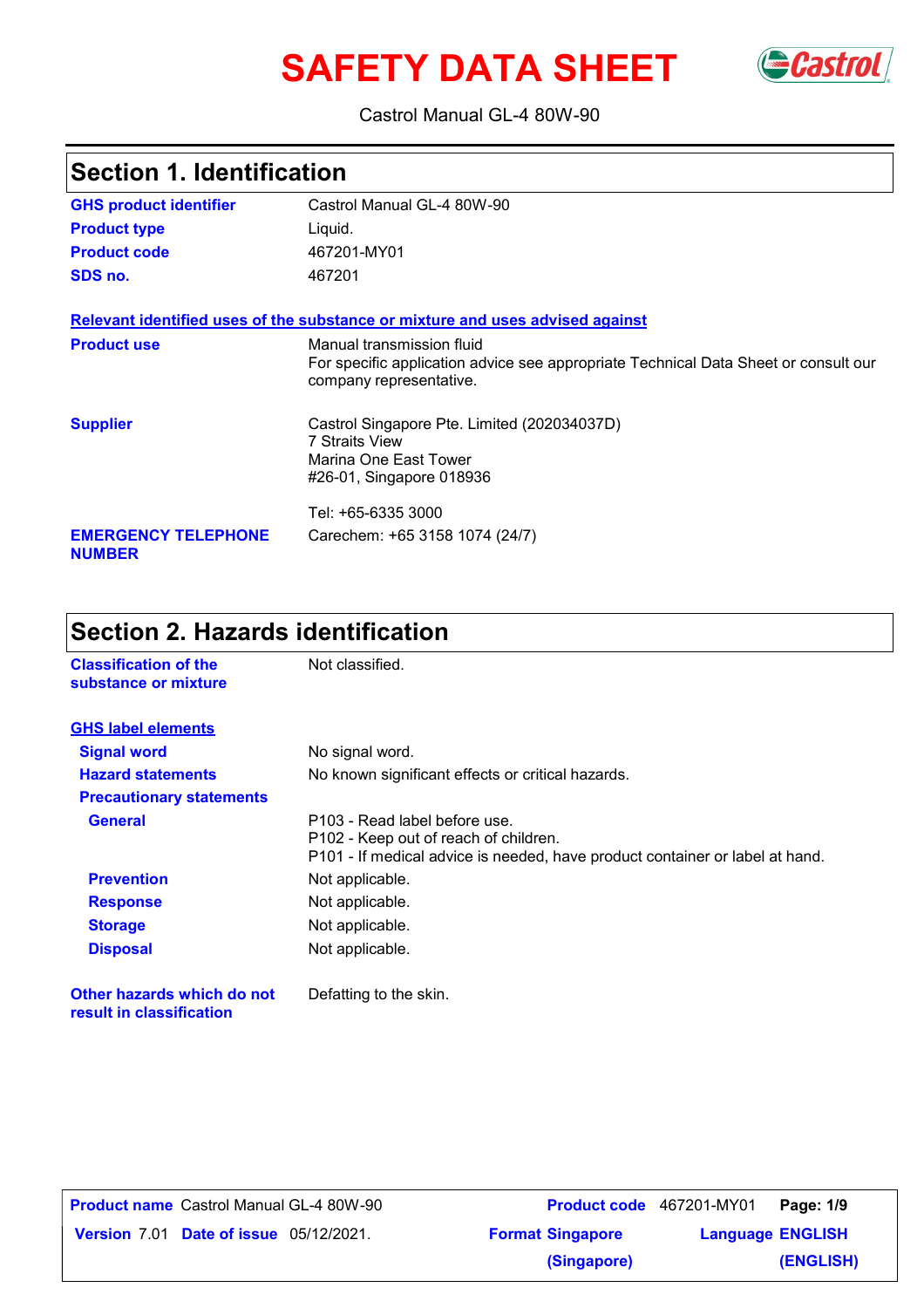## **Section 3. Composition/information on ingredients**

**Substance/mixture**

Mixture

Highly refined base oil (IP 346 DMSO extract < 3%). Proprietary performance additives.

| Ingredient name                                        | $\frac{9}{6}$ | <b>CAS number</b> |
|--------------------------------------------------------|---------------|-------------------|
| Distillates (petroleum), hydrotreated heavy paraffinic | l≥50 - ≤75    | 64742-54-7        |
| Residual oils (petroleum), solvent-dewaxed             | l≥10 - ≤25    | 64742-62-7        |
| Residual oils (petroleum), hydrotreated                | 210 - ≤25     | 64742-57-0        |
| (Z)-octadec-9-enylamine                                | $\leq 0.1$    | 112-90-3          |

**There are no additional ingredients present which, within the current knowledge of the supplier and in the concentrations applicable, are classified as hazardous to health or the environment and hence require reporting in this section.**

**Occupational exposure limits, if available, are listed in Section 8.**

# **Section 4. First aid measures**

#### **Description of necessary first aid measures**

| <b>Eye contact</b>  | In case of contact, immediately flush eyes with plenty of water for at least 15<br>minutes. Eyelids should be held away from the eyeball to ensure thorough rinsing.<br>Check for and remove any contact lenses. Get medical attention. |
|---------------------|-----------------------------------------------------------------------------------------------------------------------------------------------------------------------------------------------------------------------------------------|
| <b>Inhalation</b>   | If inhaled, remove to fresh air. Get medical attention if symptoms occur.                                                                                                                                                               |
| <b>Skin contact</b> | Wash skin thoroughly with soap and water or use recognised skin cleanser.<br>Remove contaminated clothing and shoes. Wash clothing before reuse. Clean<br>shoes thoroughly before reuse. Get medical attention if symptoms occur.       |
| <b>Ingestion</b>    | Do not induce vomiting unless directed to do so by medical personnel. Get medical<br>attention if symptoms occur.                                                                                                                       |

#### **Most important symptoms/effects, acute and delayed**

**See Section 11 for more detailed information on health effects and symptoms.**

#### **Indication of immediate medical attention and special treatment needed, if necessary**

| <b>Notes to physician</b>         | Treatment should in general be symptomatic and directed to relieving any effects.  |
|-----------------------------------|------------------------------------------------------------------------------------|
| <b>Specific treatments</b>        | No specific treatment.                                                             |
| <b>Protection of first-aiders</b> | No action shall be taken involving any personal risk or without suitable training. |

### **Section 5. Firefighting measures**

| <b>Extinguishing media</b>                             |                                                                                                                                                                                                   |
|--------------------------------------------------------|---------------------------------------------------------------------------------------------------------------------------------------------------------------------------------------------------|
| <b>Suitable extinguishing</b><br>media                 | In case of fire, use foam, dry chemical or carbon dioxide extinguisher or spray.                                                                                                                  |
| <b>Unsuitable extinguishing</b><br>media               | Do not use water jet.                                                                                                                                                                             |
| <b>Specific hazards arising</b><br>from the chemical   | In a fire or if heated, a pressure increase will occur and the container may burst.                                                                                                               |
| <b>Hazardous thermal</b><br>decomposition products     | Combustion products may include the following:<br>carbon oxides (CO, CO <sub>2</sub> ) (carbon monoxide, carbon dioxide)                                                                          |
| <b>Special protective actions</b><br>for fire-fighters | Promptly isolate the scene by removing all persons from the vicinity of the incident if<br>there is a fire. No action shall be taken involving any personal risk or without<br>suitable training. |

| Product name Castrol Manual GL-4 80W-90       | Product code 467201-MY01 | Page: 2/9               |  |
|-----------------------------------------------|--------------------------|-------------------------|--|
| <b>Version 7.01 Date of issue 05/12/2021.</b> | <b>Format Singapore</b>  | <b>Language ENGLISH</b> |  |
|                                               | (Singapore)              | (ENGLISH)               |  |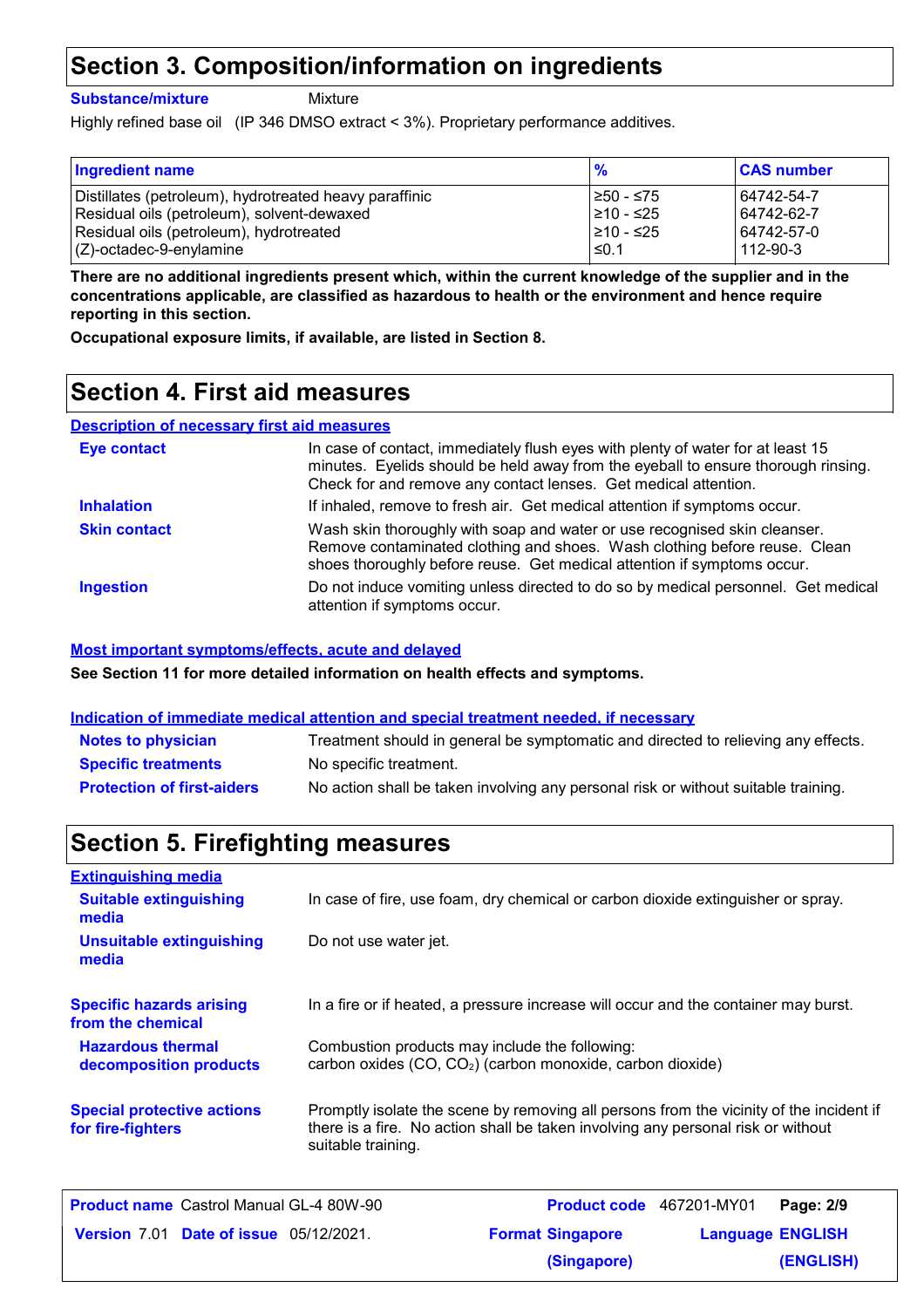## **Section 5. Firefighting measures**

**Special protective equipment for fire-fighters** Fire-fighters should wear positive pressure self-contained breathing apparatus (SCBA) and full turnout gear.

### **Section 6. Accidental release measures**

|                                                             | <b>Personal precautions, protective equipment and emergency procedures</b>                                                                                                                                                                                                                                                                                                                         |  |  |
|-------------------------------------------------------------|----------------------------------------------------------------------------------------------------------------------------------------------------------------------------------------------------------------------------------------------------------------------------------------------------------------------------------------------------------------------------------------------------|--|--|
| For non-emergency<br>personnel                              | No action shall be taken involving any personal risk or without suitable training.<br>Evacuate surrounding areas. Keep unnecessary and unprotected personnel from<br>entering. Do not touch or walk through spilt material. Put on appropriate personal<br>protective equipment. Floors may be slippery; use care to avoid falling.                                                                |  |  |
| For emergency responders                                    | If specialised clothing is required to deal with the spillage, take note of any<br>information in Section 8 on suitable and unsuitable materials. See also the<br>information in "For non-emergency personnel".                                                                                                                                                                                    |  |  |
| <b>Environmental precautions</b>                            | Avoid dispersal of spilt material and runoff and contact with soil, waterways, drains<br>and sewers. Inform the relevant authorities if the product has caused environmental<br>pollution (sewers, waterways, soil or air).                                                                                                                                                                        |  |  |
| <b>Methods and material for containment and cleaning up</b> |                                                                                                                                                                                                                                                                                                                                                                                                    |  |  |
| <b>Small spill</b>                                          | Stop leak if without risk. Move containers from spill area. Absorb with an inert<br>material and place in an appropriate waste disposal container. Dispose of via a<br>licensed waste disposal contractor.                                                                                                                                                                                         |  |  |
| <b>Large spill</b>                                          | Stop leak if without risk. Move containers from spill area. Prevent entry into sewers,<br>water courses, basements or confined areas. Contain and collect spillage with non-<br>combustible, absorbent material e.g. sand, earth, vermiculite or diatomaceous earth<br>and place in container for disposal according to local regulations. Dispose of via a<br>licensed waste disposal contractor. |  |  |

# **Section 7. Handling and storage**

| <b>Precautions for safe handling</b>                                             |                                                                                                                                                                                                                                                                                                                                                                                                                                                                                                                                                                                                |
|----------------------------------------------------------------------------------|------------------------------------------------------------------------------------------------------------------------------------------------------------------------------------------------------------------------------------------------------------------------------------------------------------------------------------------------------------------------------------------------------------------------------------------------------------------------------------------------------------------------------------------------------------------------------------------------|
| <b>Protective measures</b>                                                       | Put on appropriate personal protective equipment (see Section 8).                                                                                                                                                                                                                                                                                                                                                                                                                                                                                                                              |
| <b>Advice on general</b><br>occupational hygiene                                 | Eating, drinking and smoking should be prohibited in areas where this material is<br>handled, stored and processed. Wash thoroughly after handling. Remove<br>contaminated clothing and protective equipment before entering eating areas. See<br>also Section 8 for additional information on hygiene measures.                                                                                                                                                                                                                                                                               |
| <b>Conditions for safe storage,</b><br>including any<br><b>incompatibilities</b> | Store in accordance with local regulations. Store in original container protected<br>from direct sunlight in a dry, cool and well-ventilated area, away from incompatible<br>materials (see Section 10) and food and drink. Keep container tightly closed and<br>sealed until ready for use. Store and use only in equipment/containers designed for<br>use with this product. Containers that have been opened must be carefully resealed<br>and kept upright to prevent leakage. Do not store in unlabelled containers. Use<br>appropriate containment to avoid environmental contamination. |
| <b>Not suitable</b>                                                              | Prolonged exposure to elevated temperature                                                                                                                                                                                                                                                                                                                                                                                                                                                                                                                                                     |

# **Section 8. Exposure controls/personal protection**

**Control parameters**

**Occupational exposure limits**

**Ingredient name Exposure limits** 

**Product name** Castrol Manual GL-4 80W-90

**Date of issue** 05/12/2021. **Profit is a Constantine Constructed Managuage ENGLIS** Castrol Manual GL-4 80W-90 **Page: 3/9** 467201-MY01 **Language ENGLISH (ENGLISH) (Singapore)**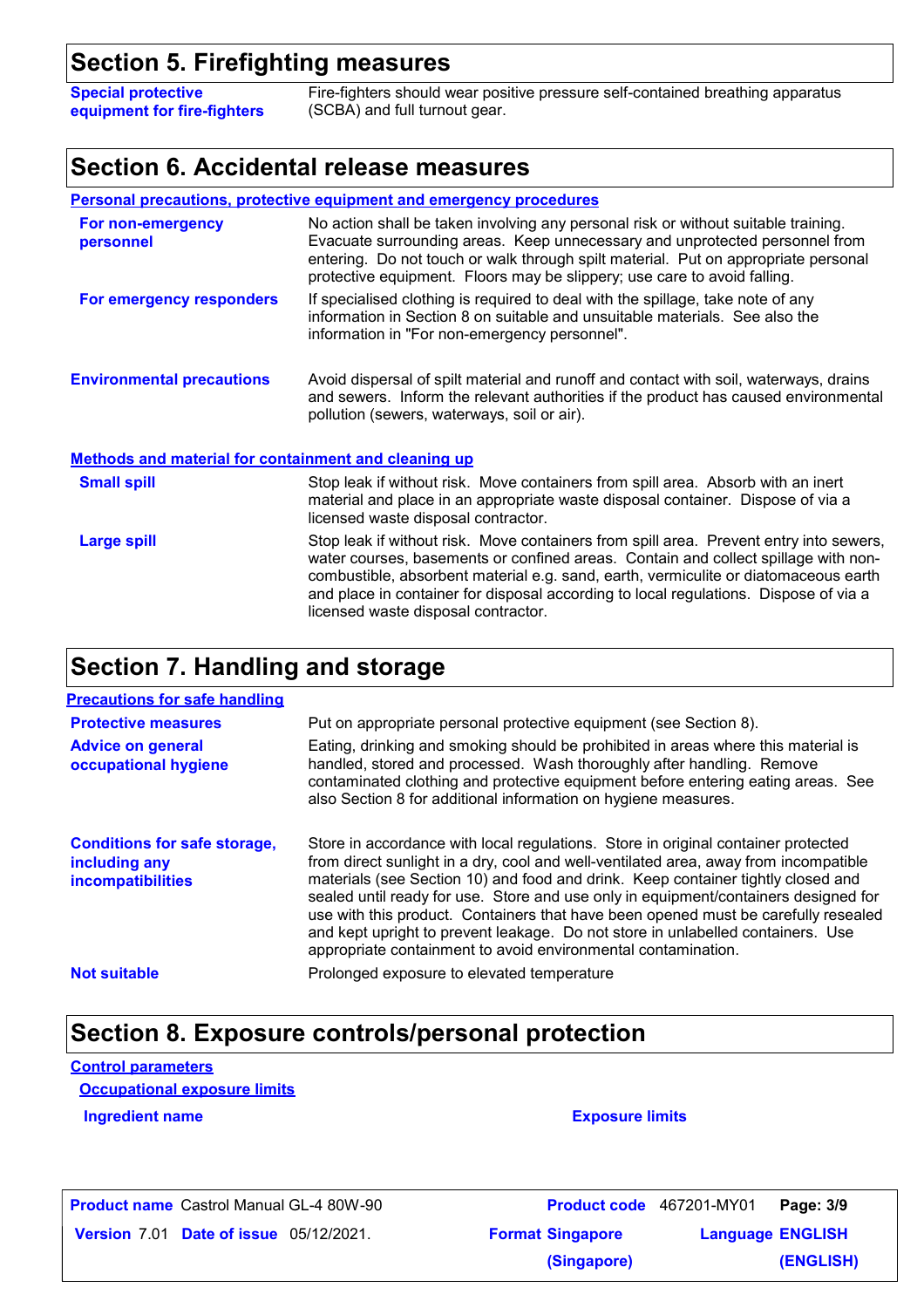# **Section 8. Exposure controls/personal protection**

| Distillates (petroleum), hydrotreated heavy<br>paraffinic<br>Residual oils (petroleum), solvent-dewaxed |                                                                                                                                                                                                                                                                                                                                                                                                                                                                                                                                                                                                                                                                                                                                                                          | Workplace Safety and Health Act (Singapore).<br>PEL (long term): 5 mg/m <sup>3</sup> 8 hours. Issued/Revised: 1/1997 Form:<br>Mist<br>PEL (short term): 10 mg/m <sup>3</sup> 15 minutes. Issued/Revised: 1/1997<br>Form: Mist                                                                                                                                                                                                                                                                                                                                                                                                                                                                                                                                                      |  |                         |
|---------------------------------------------------------------------------------------------------------|--------------------------------------------------------------------------------------------------------------------------------------------------------------------------------------------------------------------------------------------------------------------------------------------------------------------------------------------------------------------------------------------------------------------------------------------------------------------------------------------------------------------------------------------------------------------------------------------------------------------------------------------------------------------------------------------------------------------------------------------------------------------------|------------------------------------------------------------------------------------------------------------------------------------------------------------------------------------------------------------------------------------------------------------------------------------------------------------------------------------------------------------------------------------------------------------------------------------------------------------------------------------------------------------------------------------------------------------------------------------------------------------------------------------------------------------------------------------------------------------------------------------------------------------------------------------|--|-------------------------|
|                                                                                                         |                                                                                                                                                                                                                                                                                                                                                                                                                                                                                                                                                                                                                                                                                                                                                                          | Workplace Safety and Health Act (Singapore).<br>PEL (long term): 5 mg/m <sup>3</sup> 8 hours. Issued/Revised: 1/1997 Form:<br>Mist<br>PEL (short term): 10 mg/m <sup>3</sup> 15 minutes. Issued/Revised: 1/1997<br>Form: Mist                                                                                                                                                                                                                                                                                                                                                                                                                                                                                                                                                      |  |                         |
| Residual oils (petroleum), hydrotreated                                                                 |                                                                                                                                                                                                                                                                                                                                                                                                                                                                                                                                                                                                                                                                                                                                                                          | Workplace Safety and Health Act (Singapore).<br>PEL (long term): 5 mg/m <sup>3</sup> 8 hours. Issued/Revised: 1/1997 Form:<br>Mist<br>PEL (short term): 10 mg/m <sup>3</sup> 15 minutes. Issued/Revised: 1/1997<br>Form: Mist                                                                                                                                                                                                                                                                                                                                                                                                                                                                                                                                                      |  |                         |
| <b>Recommended monitoring</b><br>procedures                                                             |                                                                                                                                                                                                                                                                                                                                                                                                                                                                                                                                                                                                                                                                                                                                                                          | If this product contains ingredients with exposure limits, personal, workplace<br>atmosphere or biological monitoring may be required to determine the effectiveness<br>of the ventilation or other control measures and/or the necessity to use respiratory<br>protective equipment. Reference should be made to appropriate monitoring<br>standards. Reference to national guidance documents for methods for the<br>determination of hazardous substances will also be required.                                                                                                                                                                                                                                                                                                |  |                         |
| <b>Appropriate engineering</b><br>controls                                                              | maintained.                                                                                                                                                                                                                                                                                                                                                                                                                                                                                                                                                                                                                                                                                                                                                              | Provide exhaust ventilation or other engineering controls to keep the relevant<br>airborne concentrations below their respective occupational exposure limits.<br>All activities involving chemicals should be assessed for their risks to health, to<br>ensure exposures are adequately controlled. Personal protective equipment should<br>only be considered after other forms of control measures (e.g. engineering controls)<br>have been suitably evaluated. Personal protective equipment should conform to<br>appropriate standards, be suitable for use, be kept in good condition and properly<br>Your supplier of personal protective equipment should be consulted for advice on<br>selection and appropriate standards. For further information contact your national |  |                         |
|                                                                                                         | organisation for standards.                                                                                                                                                                                                                                                                                                                                                                                                                                                                                                                                                                                                                                                                                                                                              | The final choice of protective equipment will depend upon a risk assessment. It is<br>important to ensure that all items of personal protective equipment are compatible.                                                                                                                                                                                                                                                                                                                                                                                                                                                                                                                                                                                                          |  |                         |
| <b>Environmental exposure</b><br><b>controls</b>                                                        |                                                                                                                                                                                                                                                                                                                                                                                                                                                                                                                                                                                                                                                                                                                                                                          | Emissions from ventilation or work process equipment should be checked to ensure<br>they comply with the requirements of environmental protection legislation. In some<br>cases, fume scrubbers, filters or engineering modifications to the process<br>equipment will be necessary to reduce emissions to acceptable levels.                                                                                                                                                                                                                                                                                                                                                                                                                                                      |  |                         |
| <b>Individual protection measures</b>                                                                   |                                                                                                                                                                                                                                                                                                                                                                                                                                                                                                                                                                                                                                                                                                                                                                          |                                                                                                                                                                                                                                                                                                                                                                                                                                                                                                                                                                                                                                                                                                                                                                                    |  |                         |
| <b>Hygiene measures</b>                                                                                 |                                                                                                                                                                                                                                                                                                                                                                                                                                                                                                                                                                                                                                                                                                                                                                          | Wash hands, forearms and face thoroughly after handling chemical products, before<br>eating, smoking and using the lavatory and at the end of the working period.<br>Appropriate techniques should be used to remove potentially contaminated clothing.<br>Wash contaminated clothing before reusing. Ensure that eyewash stations and<br>safety showers are close to the workstation location.                                                                                                                                                                                                                                                                                                                                                                                    |  |                         |
| <b>Eye/face protection</b><br><b>Skin protection</b>                                                    |                                                                                                                                                                                                                                                                                                                                                                                                                                                                                                                                                                                                                                                                                                                                                                          | Safety glasses with side shields.                                                                                                                                                                                                                                                                                                                                                                                                                                                                                                                                                                                                                                                                                                                                                  |  |                         |
| <b>Hand protection</b>                                                                                  | Wear protective gloves if prolonged or repeated contact is likely. Wear chemical<br>resistant gloves. Recommended: Nitrile gloves. The correct choice of protective<br>gloves depends upon the chemicals being handled, the conditions of work and use,<br>and the condition of the gloves (even the best chemically resistant glove will break<br>down after repeated chemical exposures). Most gloves provide only a short time of<br>protection before they must be discarded and replaced. Because specific work<br>environments and material handling practices vary, safety procedures should be<br>developed for each intended application. Gloves should therefore be chosen in<br>consultation with the supplier/manufacturer and with a full assessment of the |                                                                                                                                                                                                                                                                                                                                                                                                                                                                                                                                                                                                                                                                                                                                                                                    |  |                         |
| <b>Product name</b> Castrol Manual GL-4 80W-90                                                          |                                                                                                                                                                                                                                                                                                                                                                                                                                                                                                                                                                                                                                                                                                                                                                          | Product code 467201-MY01                                                                                                                                                                                                                                                                                                                                                                                                                                                                                                                                                                                                                                                                                                                                                           |  | Page: 4/9               |
| Version 7.01 Date of issue 05/12/2021.                                                                  |                                                                                                                                                                                                                                                                                                                                                                                                                                                                                                                                                                                                                                                                                                                                                                          | <b>Format Singapore</b>                                                                                                                                                                                                                                                                                                                                                                                                                                                                                                                                                                                                                                                                                                                                                            |  | <b>Language ENGLISH</b> |
|                                                                                                         |                                                                                                                                                                                                                                                                                                                                                                                                                                                                                                                                                                                                                                                                                                                                                                          | (Singapore)                                                                                                                                                                                                                                                                                                                                                                                                                                                                                                                                                                                                                                                                                                                                                                        |  | (ENGLISH)               |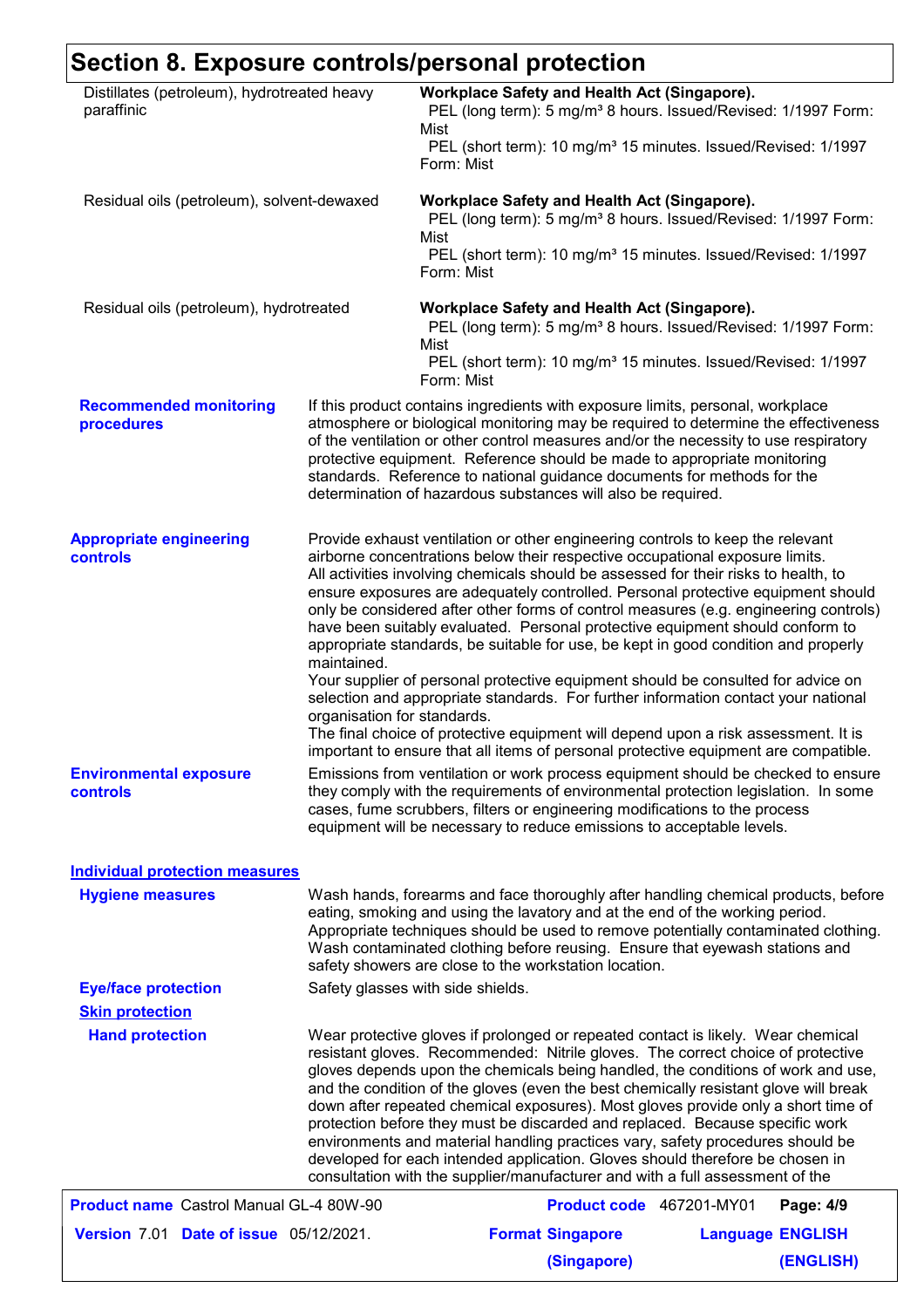# **Section 8. Exposure controls/personal protection**

|                               | working conditions.                                                                                                                                                                                                                                                                                                                                                                                                                                                                                                                                                                                                                                                                   |
|-------------------------------|---------------------------------------------------------------------------------------------------------------------------------------------------------------------------------------------------------------------------------------------------------------------------------------------------------------------------------------------------------------------------------------------------------------------------------------------------------------------------------------------------------------------------------------------------------------------------------------------------------------------------------------------------------------------------------------|
| <b>Skin protection</b>        | Use of protective clothing is good industrial practice.<br>Personal protective equipment for the body should be selected based on the task<br>being performed and the risks involved and should be approved by a specialist<br>before handling this product.<br>Cotton or polyester/cotton overalls will only provide protection against light<br>superficial contamination that will not soak through to the skin. Overalls should be<br>laundered on a regular basis. When the risk of skin exposure is high (e.g. when<br>cleaning up spillages or if there is a risk of splashing) then chemical resistant aprons<br>and/or impervious chemical suits and boots will be required. |
| <b>Respiratory protection</b> | In case of insufficient ventilation, wear suitable respiratory equipment.<br>The correct choice of respiratory protection depends upon the chemicals being<br>handled, the conditions of work and use, and the condition of the respiratory<br>equipment. Safety procedures should be developed for each intended application.<br>Respiratory protection equipment should therefore be chosen in consultation with<br>the supplier/manufacturer and with a full assessment of the working conditions.                                                                                                                                                                                 |

# **Section 9. Physical and chemical properties**

| <b>Appearance</b>                                 |                                                                                                                                     |
|---------------------------------------------------|-------------------------------------------------------------------------------------------------------------------------------------|
| <b>Physical state</b>                             | Liquid.                                                                                                                             |
| <b>Colour</b>                                     | Amber. [Light]                                                                                                                      |
| <b>Odour</b>                                      | Not available.                                                                                                                      |
| <b>Odour threshold</b>                            | Not available.                                                                                                                      |
| рH                                                | Not available.                                                                                                                      |
| <b>Melting point</b>                              | Not available.                                                                                                                      |
| <b>Boiling point</b>                              | Not available.                                                                                                                      |
| <b>Flash point</b>                                | Closed cup: 218°C (424.4°F) [Pensky-Martens.]<br>Open cup: >180°C (>356°F) [Cleveland.]                                             |
| <b>Evaporation rate</b>                           | Not available.                                                                                                                      |
| <b>Flammability (solid, gas)</b>                  | Not applicable. Based on - Physical state                                                                                           |
| Lower and upper explosive<br>(flammable) limits   | Not available.                                                                                                                      |
| <b>Vapour pressure</b>                            | Not available.                                                                                                                      |
| <b>Vapour density</b>                             | Not available.                                                                                                                      |
| <b>Relative density</b>                           | Not available.                                                                                                                      |
| <b>Density</b>                                    | <1000 kg/m <sup>3</sup> (<1 g/cm <sup>3</sup> ) at 30°C                                                                             |
| <b>Solubility</b>                                 | insoluble in water.                                                                                                                 |
| <b>Partition coefficient: n-</b><br>octanol/water | Not available.                                                                                                                      |
| <b>Auto-ignition temperature</b>                  | Not available.                                                                                                                      |
| <b>Decomposition temperature</b>                  | Not available.                                                                                                                      |
| <b>Viscosity</b>                                  | Kinematic: 138 mm <sup>2</sup> /s (138 cSt) at $40^{\circ}$ C<br>Kinematic: 13.8 to 15 mm <sup>2</sup> /s (13.8 to 15 cSt) at 100°C |

**Product name** Castrol Manual GL-4 80W-90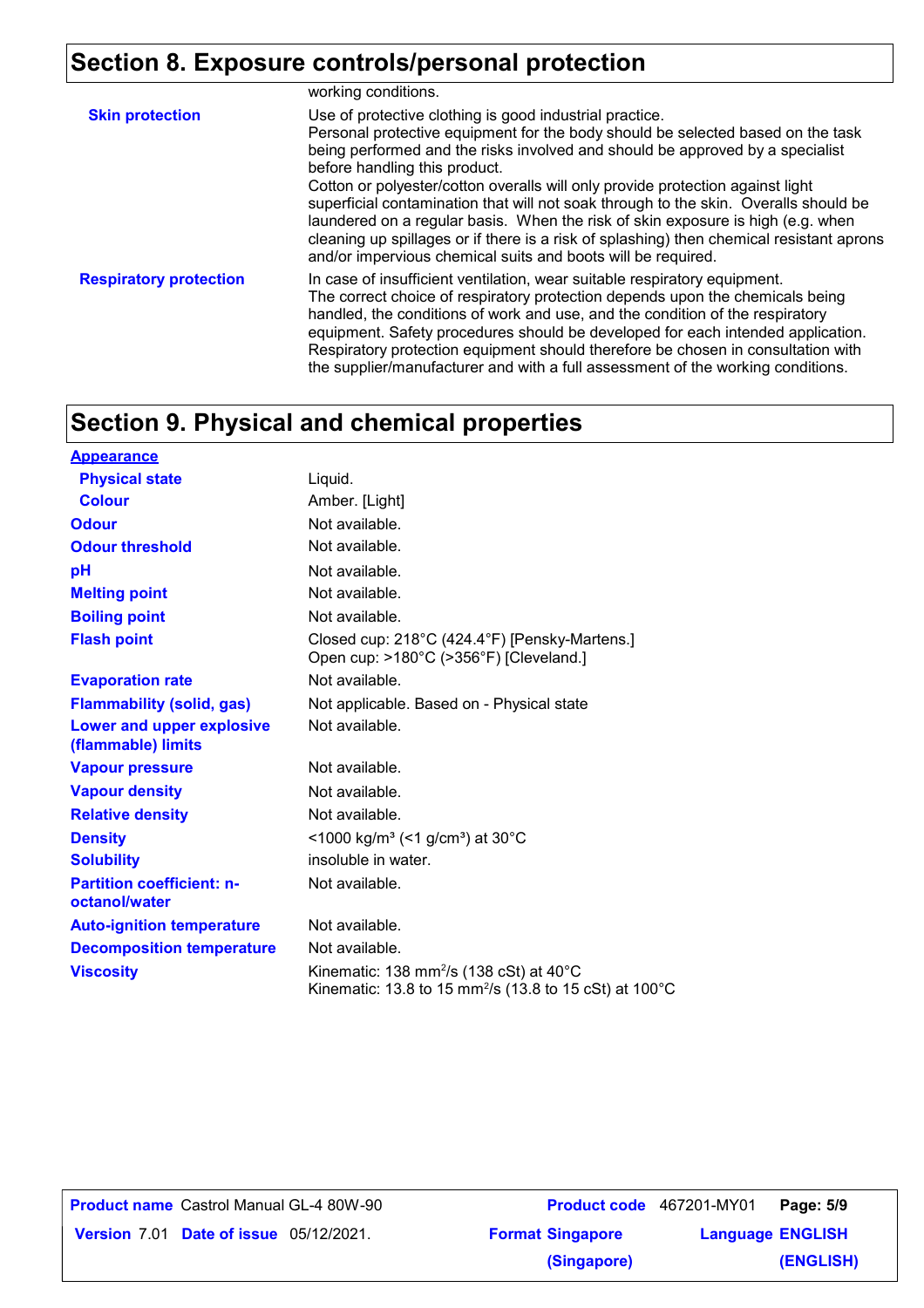# **Section 10. Stability and reactivity**

| <b>Reactivity</b>                            | No specific test data available for this product. Refer to Conditions to avoid and<br>Incompatible materials for additional information.                                   |
|----------------------------------------------|----------------------------------------------------------------------------------------------------------------------------------------------------------------------------|
| <b>Chemical stability</b>                    | The product is stable.                                                                                                                                                     |
| <b>Possibility of hazardous</b><br>reactions | Under normal conditions of storage and use, hazardous reactions will not occur.<br>Under normal conditions of storage and use, hazardous polymerisation will not<br>occur. |
| <b>Conditions to avoid</b>                   | Avoid all possible sources of ignition (spark or flame).                                                                                                                   |
| <b>Incompatible materials</b>                | Reactive or incompatible with the following materials: oxidising materials.                                                                                                |
| <b>Hazardous decomposition</b><br>products   | Under normal conditions of storage and use, hazardous decomposition products<br>should not be produced.                                                                    |

# **Section 11. Toxicological information**

#### **Information on toxicological effects**

#### **Specific target organ toxicity (single exposure)**

| <b>Name</b>                | <b>Category</b> | <b>Route of</b><br><b>exposure</b> | <b>Target organs</b>            |
|----------------------------|-----------------|------------------------------------|---------------------------------|
| $(Z)$ -octadec-9-enylamine | Category 3      | Not applicable.                    | Respiratory tract<br>irritation |

#### **Specific target organ toxicity (repeated exposure)**

| <b>Name</b>                | <b>Category</b> | <b>Boute of</b><br><b>exposure</b> | <b>Target organs</b> |
|----------------------------|-----------------|------------------------------------|----------------------|
| $(Z)$ -octadec-9-enylamine | Category 2      | Not determined                     | Not determined       |

#### **Aspiration hazard**

| <b>Name</b>               | <b>Result</b>                |
|---------------------------|------------------------------|
| $ Z$ -octadec-9-enylamine | ASPIRATION HAZARD - Category |

| <b>Information on likely routes</b><br>of exposure                           | Routes of entry anticipated: Dermal, Inhalation.                                                                            |                         |                          |           |
|------------------------------------------------------------------------------|-----------------------------------------------------------------------------------------------------------------------------|-------------------------|--------------------------|-----------|
| <b>Potential acute health effects</b>                                        |                                                                                                                             |                         |                          |           |
| <b>Eye contact</b>                                                           | No known significant effects or critical hazards.                                                                           |                         |                          |           |
| <b>Inhalation</b>                                                            | Vapour inhalation under ambient conditions is not normally a problem due to low<br>vapour pressure.                         |                         |                          |           |
| <b>Skin contact</b>                                                          | Defatting to the skin. May cause skin dryness and irritation.                                                               |                         |                          |           |
| <b>Ingestion</b>                                                             | No known significant effects or critical hazards.                                                                           |                         |                          |           |
| Symptoms related to the physical, chemical and toxicological characteristics |                                                                                                                             |                         |                          |           |
| <b>Eye contact</b>                                                           | No specific data.                                                                                                           |                         |                          |           |
| <b>Inhalation</b>                                                            | May be harmful by inhalation if exposure to vapour, mists or fumes resulting from<br>thermal decomposition products occurs. |                         |                          |           |
| <b>Skin contact</b>                                                          | Adverse symptoms may include the following:<br>irritation<br>dryness<br>cracking                                            |                         |                          |           |
| <b>Product name</b> Castrol Manual GL-4 80W-90                               |                                                                                                                             |                         | Product code 467201-MY01 | Page: 6/9 |
| <b>Version 7.01 Date of issue 05/12/2021.</b>                                |                                                                                                                             | <b>Format Singapore</b> | <b>Language ENGLISH</b>  |           |
|                                                                              |                                                                                                                             | (Singapore)             |                          | (ENGLISH) |
|                                                                              |                                                                                                                             |                         |                          |           |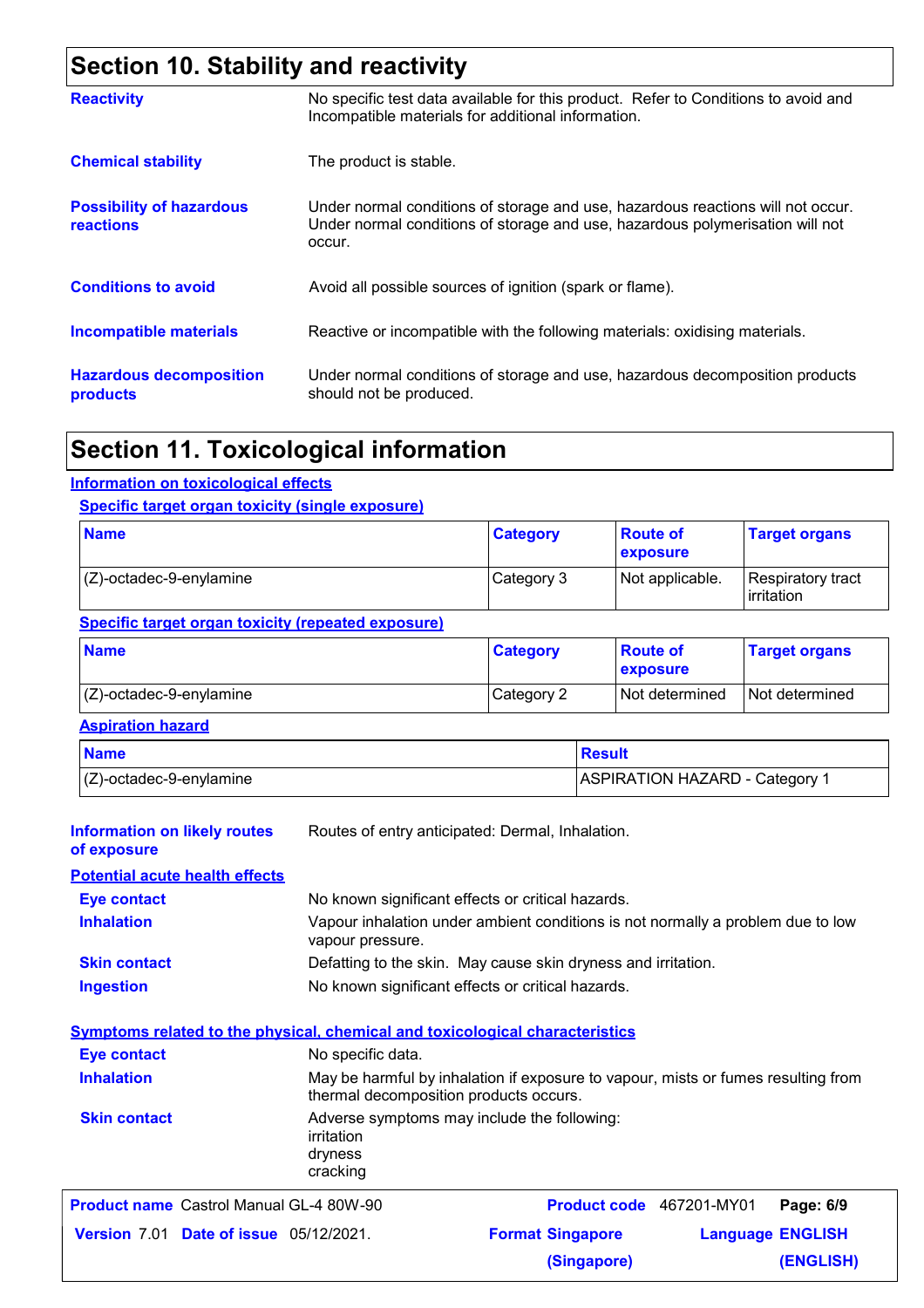# **Section 11. Toxicological information**

| <b>Ingestion</b>                        | No specific data.                                                                                                 |
|-----------------------------------------|-------------------------------------------------------------------------------------------------------------------|
|                                         | Delayed and immediate effects as well as chronic effects from short and long-term exposure                        |
| <b>Eye contact</b>                      | Potential risk of transient stinging or redness if accidental eye contact occurs.                                 |
| <b>Inhalation</b>                       | Overexposure to the inhalation of airborne droplets or aerosols may cause irritation<br>of the respiratory tract. |
| <b>Skin contact</b>                     | Prolonged or repeated contact can defat the skin and lead to irritation, cracking and/<br>or dermatitis.          |
| <b>Ingestion</b>                        | Ingestion of large quantities may cause nausea and diarrhoea.                                                     |
| <b>Potential chronic health effects</b> |                                                                                                                   |
| <b>General</b>                          | No known significant effects or critical hazards.                                                                 |
| <b>Carcinogenicity</b>                  | No known significant effects or critical hazards.                                                                 |
| <b>Mutagenicity</b>                     | No known significant effects or critical hazards.                                                                 |
| <b>Teratogenicity</b>                   | No known significant effects or critical hazards.                                                                 |
| <b>Developmental effects</b>            | No known significant effects or critical hazards.                                                                 |
| <b>Fertility effects</b>                | No known significant effects or critical hazards.                                                                 |

# **Section 12. Ecological information**

#### **Toxicity**

**Environmental effects** No known significant effects or critical hazards.

#### **Persistence/degradability**

Expected to be biodegradable.

#### **Bioaccumulative potential**

This product is not expected to bioaccumulate through food chains in the environment.

| <b>Mobility in soil</b>                                 |                                                                                                                           |
|---------------------------------------------------------|---------------------------------------------------------------------------------------------------------------------------|
| <b>Soil/water partition</b><br><b>coefficient (Koc)</b> | Not available.                                                                                                            |
| <b>Mobility</b>                                         | Spillages may penetrate the soil causing ground water contamination.                                                      |
| <b>Other ecological information</b>                     | Spills may form a film on water surfaces causing physical damage to organisms.<br>Oxygen transfer could also be impaired. |

# **Section 13. Disposal considerations**

| <b>Disposal methods</b>                        | The generation of waste should be avoided or minimised wherever possible.<br>Significant quantities of waste product residues should not be disposed of via the<br>foul sewer but processed in a suitable effluent treatment plant. Dispose of surplus<br>and non-recyclable products via a licensed waste disposal contractor. Disposal of<br>this product, solutions and any by-products should at all times comply with the<br>requirements of environmental protection and waste disposal legislation and any<br>regional local authority requirements. Waste packaging should be recycled.<br>Incineration or landfill should only be considered when recycling is not feasible. This<br>material and its container must be disposed of in a safe way. Empty containers or<br>liners may retain some product residues. Avoid dispersal of spilt material and runoff<br>and contact with soil, waterways, drains and sewers. |           |
|------------------------------------------------|----------------------------------------------------------------------------------------------------------------------------------------------------------------------------------------------------------------------------------------------------------------------------------------------------------------------------------------------------------------------------------------------------------------------------------------------------------------------------------------------------------------------------------------------------------------------------------------------------------------------------------------------------------------------------------------------------------------------------------------------------------------------------------------------------------------------------------------------------------------------------------------------------------------------------------|-----------|
| <b>Product name</b> Castrol Manual GL-4 80W-90 | Product code 467201-MY01                                                                                                                                                                                                                                                                                                                                                                                                                                                                                                                                                                                                                                                                                                                                                                                                                                                                                                         | Page: 7/9 |

| <b>Product name</b> Castrol Manual GL-4 80W-90 | Product code 467201-MY01 | Page: 7/9               |  |
|------------------------------------------------|--------------------------|-------------------------|--|
| <b>Version 7.01 Date of issue 05/12/2021.</b>  | <b>Format Singapore</b>  | <b>Language ENGLISH</b> |  |
|                                                | (Singapore)              | (ENGLISH)               |  |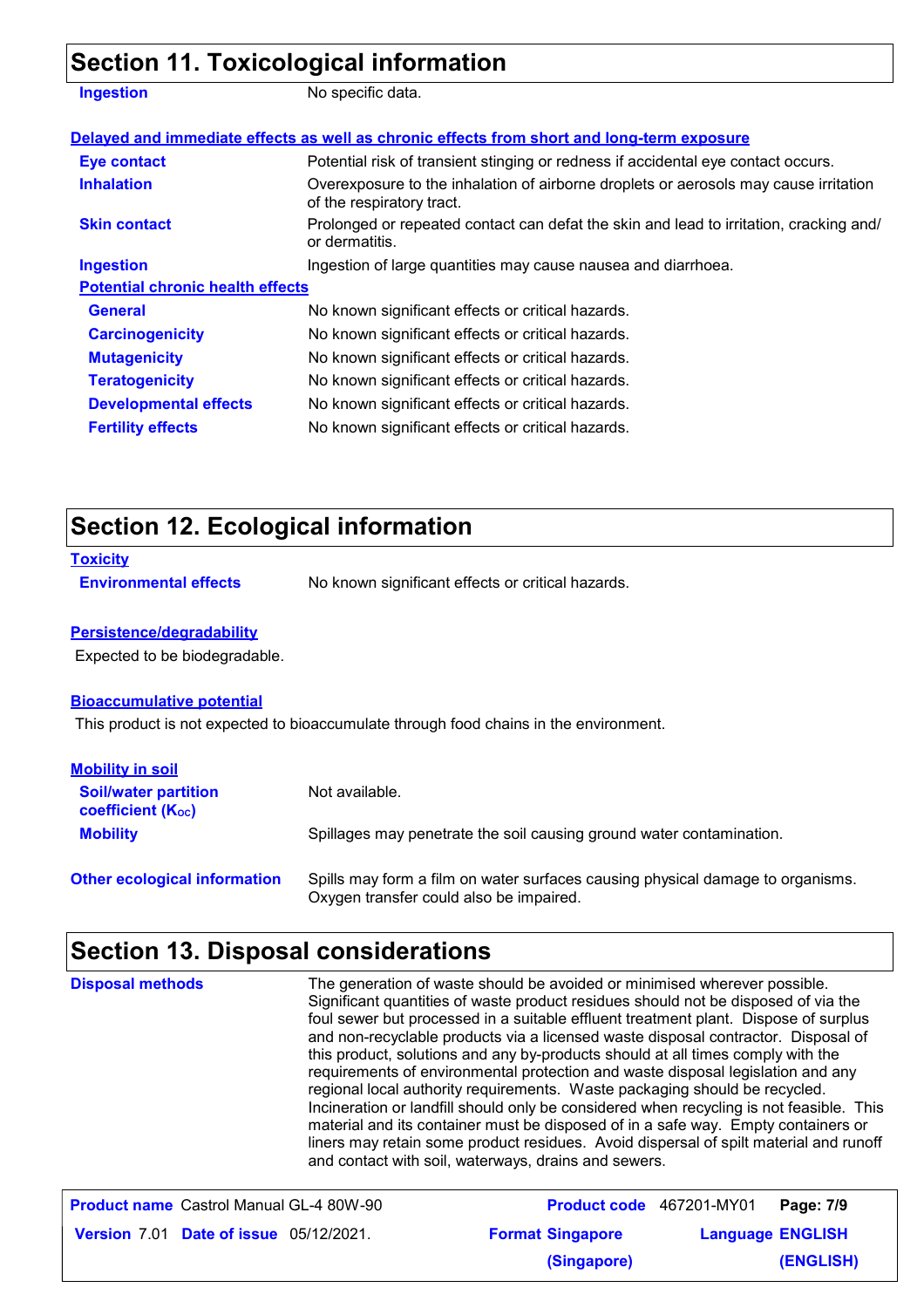# **Section 13. Disposal considerations**

### **Section 14. Transport information**

|                                      | <b>ADR/RID</b> | <b>ADN</b>               | <b>IMDG</b>    | <b>IATA/ICAO</b> |
|--------------------------------------|----------------|--------------------------|----------------|------------------|
| <b>UN number</b>                     | Not regulated. | Not regulated.           | Not regulated. | Not regulated.   |
| <b>UN proper</b><br>shipping name    |                | -                        |                |                  |
| <b>Transport</b><br>hazard class(es) |                | $\overline{\phantom{0}}$ |                |                  |
| <b>Packing group</b>                 |                | -                        | -              |                  |
| <b>Environmental</b><br>hazards      | No.            | No.                      | No.            | No.              |
| <b>Additional</b><br>information     |                | -                        |                |                  |

**Special precautions for user** Not available.

## **Section 15. Regulatory information**

**Safety, health and environmental regulations specific for the product** No known specific national and/or regional regulations applicable to this product (including its ingredients). **United States inventory (TSCA 8b)** All components are active or exempted. **Canada inventory** All components are listed or exempted. **Australia inventory (AICS)** All components are listed or exempted. **Regulation according to other foreign laws China inventory (IECSC)** All components are listed or exempted. **Japan inventory (ENCS)** All components are listed or exempted. **Korea inventory (KECI)** All components are listed or exempted. **Philippines inventory (PICCS)** All components are listed or exempted. **REACH Status** For the REACH status of this product please consult your company contact, as identified in Section 1. **Taiwan Chemical Substances Inventory (TCSI)** All components are listed or exempted.

# **Section 16. Other information**

| <b>History</b>                                 |                            |                                 |                         |           |
|------------------------------------------------|----------------------------|---------------------------------|-------------------------|-----------|
| Date of issue/Date of<br>revision              | 2021 May 12                |                                 |                         |           |
| Date of previous issue                         | 2020 August 28             |                                 |                         |           |
| <b>Version</b>                                 | 7.01                       |                                 |                         |           |
| <b>Prepared by</b>                             | <b>Product Stewardship</b> |                                 |                         |           |
| <b>Product name</b> Castrol Manual GL-4 80W-90 |                            | <b>Product code</b> 467201-MY01 |                         | Page: 8/9 |
| Version 7.01 Date of issue 05/12/2021.         |                            | <b>Format Singapore</b>         | <b>Language ENGLISH</b> |           |
|                                                |                            | (Singapore)                     |                         | (ENGLISH) |